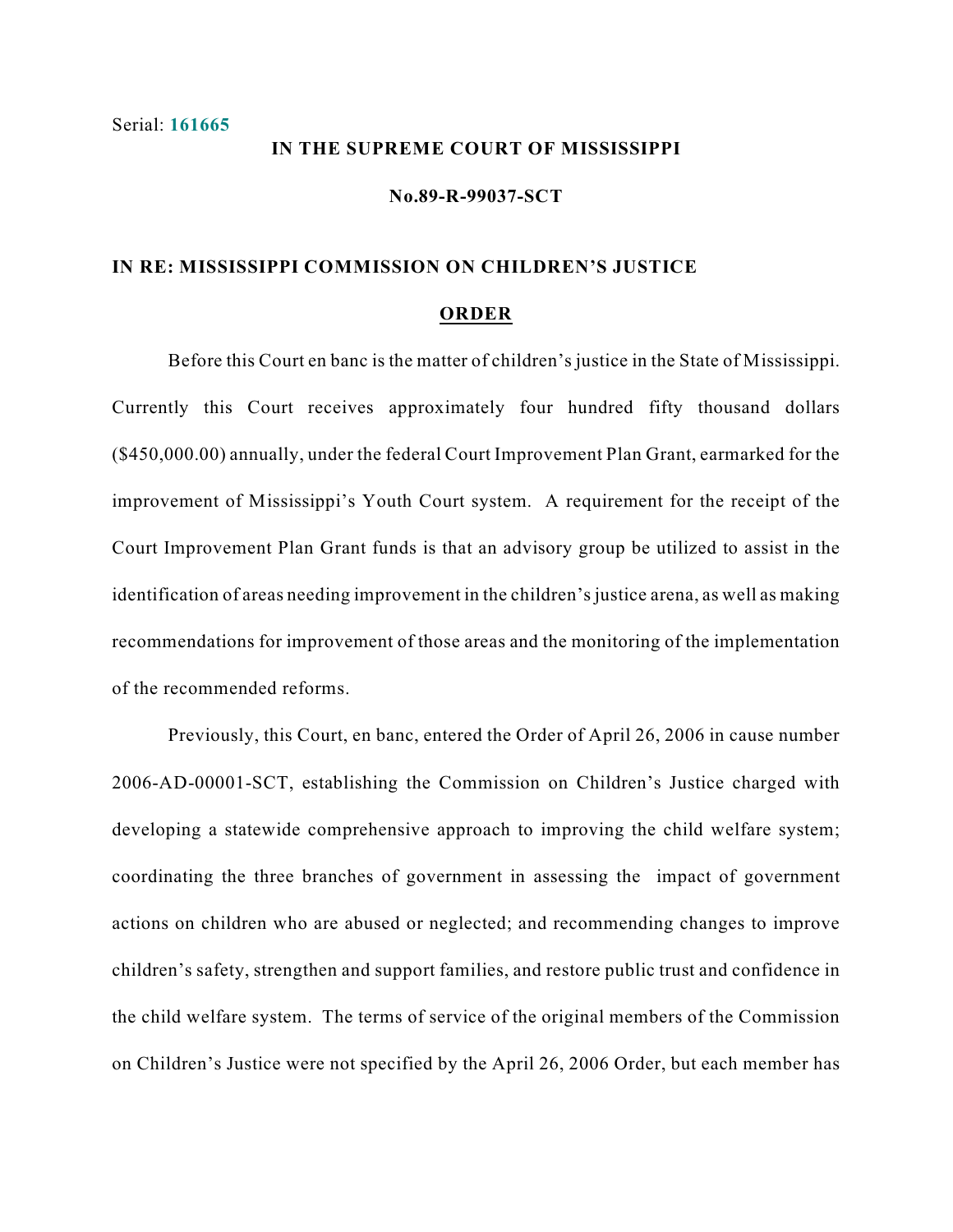served diligently since the Commission's creation. Having carefully considered the matter, the Court finds that it should reestablish and reconstitute the membership of the Commission on Children's Justice.

## IT IS THEREFORE ORDERED:

1. The Court hereby relieves and discharges the members of the Commission on Children's Justice from the duties conferred upon them by the Order of April 26, 2006, entered in cause number 2006-AD-00001-SCT, with the sincere appreciation of the Court for their service.

2. The Court hereby re-establishes and reconstitutes the Commission on Children's Justice charged with developing a statewide comprehensive approach to improving the child welfare system; coordinating the three branches of government in assessing the impact of government actions on children who are abused or neglected; and recommending changes to improve children's safety, strengthen and support families, and promote public trust and confidence in the child welfare system.

3. The following are appointed as members of the Commission:

Randy G. Pierce, Justice of the Supreme Court of Mississippi,

Thomas Broome, County Court Judge for Rankin County,

Virginia Carlton, Judge of the Court of Appeals,

Robert Clarke, County Court Referee for Holmes County Youth Court,

Jacqueline Dedeaux, Division of Youth Services, Mississippi Department of Human Services,

Carolyn Hartfield, Principal, Greene County Alternative School,

2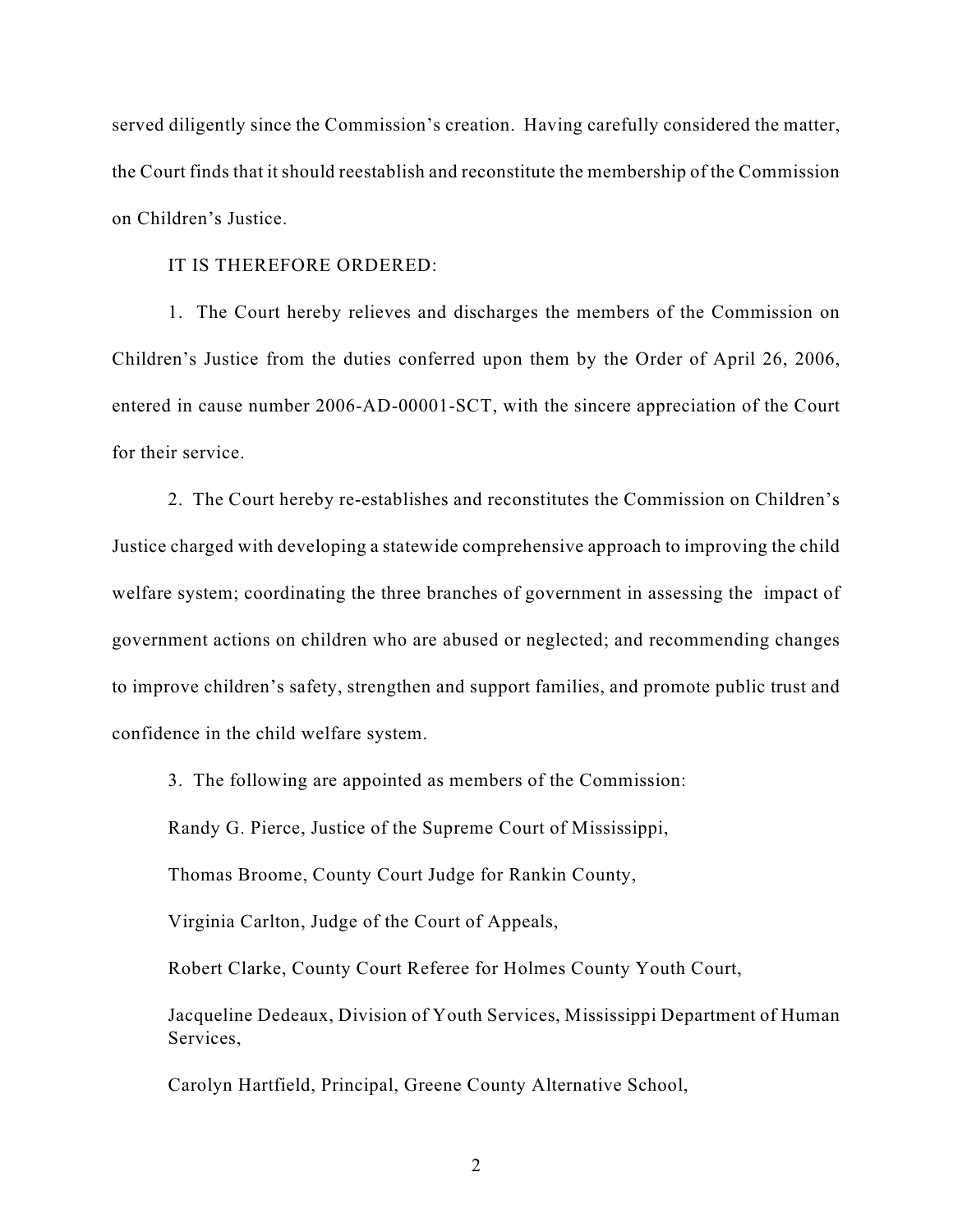Wayne Rodolfich, Superintendent, Pascagoula Public School District,

William (Bill) Charlton, Mississippi Judicial College,

Ray Sims, Director, Office of Justice Programs, Public Safety Planning, Department of Public Safety,

Patti Marshall, Attorney General's Office,

Chris Cherney, Chief Executive Officer, Mississippi Children's Home Services,

Sandra Parks, Director, Children's Division, Mississippi Department of Mental Health,

Lori Woodruff, Deputy Administrator for the Division of Family and Children's Services, Mississippi Department of Human Services,

Laurie Johnson, CASA Mississippi,

Kathy Pittman, Director, Division of Youth Services, Mississippi Department of Human Services,

Kristi Plotner, Mississippi Division of Medicaid,

Toni Kersh, Bureau Director, Compulsory School Attendance Enforcement, Department of Education,

Pam Castle, Youth Court Prosecutor, Forrest County,

Leanne Lemmons, Oxford CAC, Family Crisis Services, Northwest Mississippi,

Joe Haynes, Jobs for Mississippi Graduates,

Stewart Rutledge, State Advisory Group (SAG) Chairman,

Earle Banks, Representative, Mississippi State Legislature, Chair-Juvenile Justice,

Cecil Brown, Representative, Mississippi State Legislature, Chair-Education, and

David Blount, Senator, Mississippi State Legislature, Vice Chair-Drug Policy; Vice-Chair- Fees, Salaries and Administration.